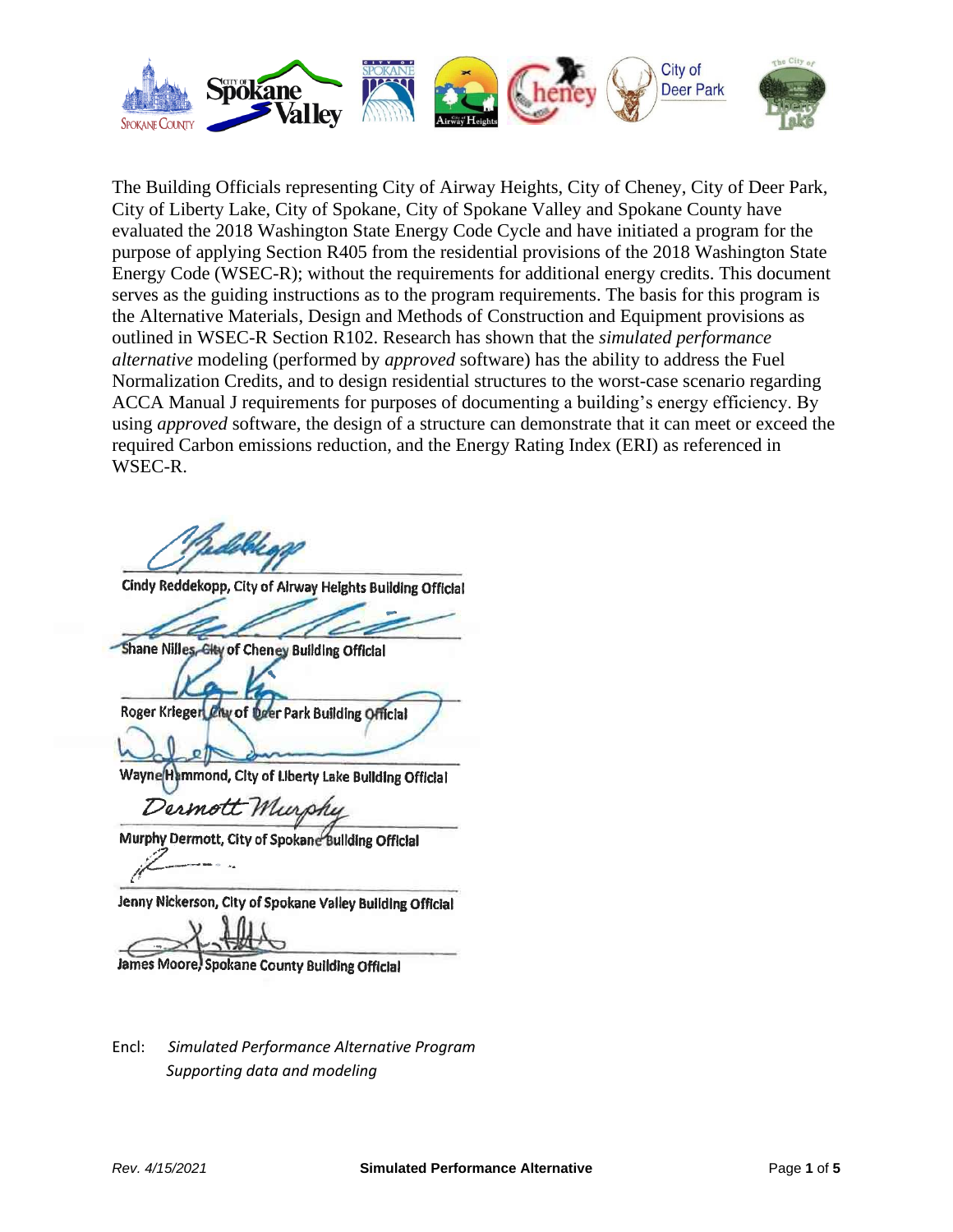

## **Simulated Performance Alternative Program**

If the Simulated Performance Alternative is being proposed without additional energy credits per WSEC-R Section R401 and R405, the following steps must be taken to comply with this program.

- ➢ The applicant will need to engage with an *approved* third-party consultant that is also certified through International Code Council (ICC) as Residential Energy Inspector/Plans Examiner.
- ➢ The third-party consultant will utilize an *approved* software that can generate a report to demonstrate the named residential structure meets or exceeds the Fuel Normalization Credits, the reduction in CO emissions and an ERI Index from the table below; this will be required during permit plan review.
- $\triangleright$  Once the report is accepted during the plan review process it will be issued with the approved building permit.
- $\triangleright$  The third-party consultant will perform the following inspections and provide the following reports to the applicant. Applicant shall be responsible for providing documentation to the Permit Center of the permitting agency and ensuring that it is made available on-site for reference by building inspection staff:

| <b>Final ERI Established</b> |                                                               |               |                                                    |       |  |
|------------------------------|---------------------------------------------------------------|---------------|----------------------------------------------------|-------|--|
|                              | Dwelling Size as defined by WSEC Section R405.3 (#1, 2, 3, 4) |               |                                                    |       |  |
| <b>Primary Heat Source</b>   | Small                                                         | <b>Medium</b> | Large                                              | $R-2$ |  |
| Electric-resistance          | 57                                                            | 52            | Contact the Authority Having<br>Jurisdiction (AHJ) |       |  |
| Gas                          | 69                                                            | 46            |                                                    |       |  |
| Heat-pump                    | 66                                                            | 67            |                                                    |       |  |

- o **Air seal inspection** after all penetrations in framing and building envelope have been sealed.
	- Will provide written corrections and recommendations per field inspections; final inspection results will be posted on commissioning sticker on or reasonably near the building electrical panel.
- o **Insulation inspection-**after air seal, before drywall/interior wall finishes.
	- Will provide written corrections and recommendations per field inspections; final inspection results will be posted on commissioning sticker on or reasonably near the building electrical panel.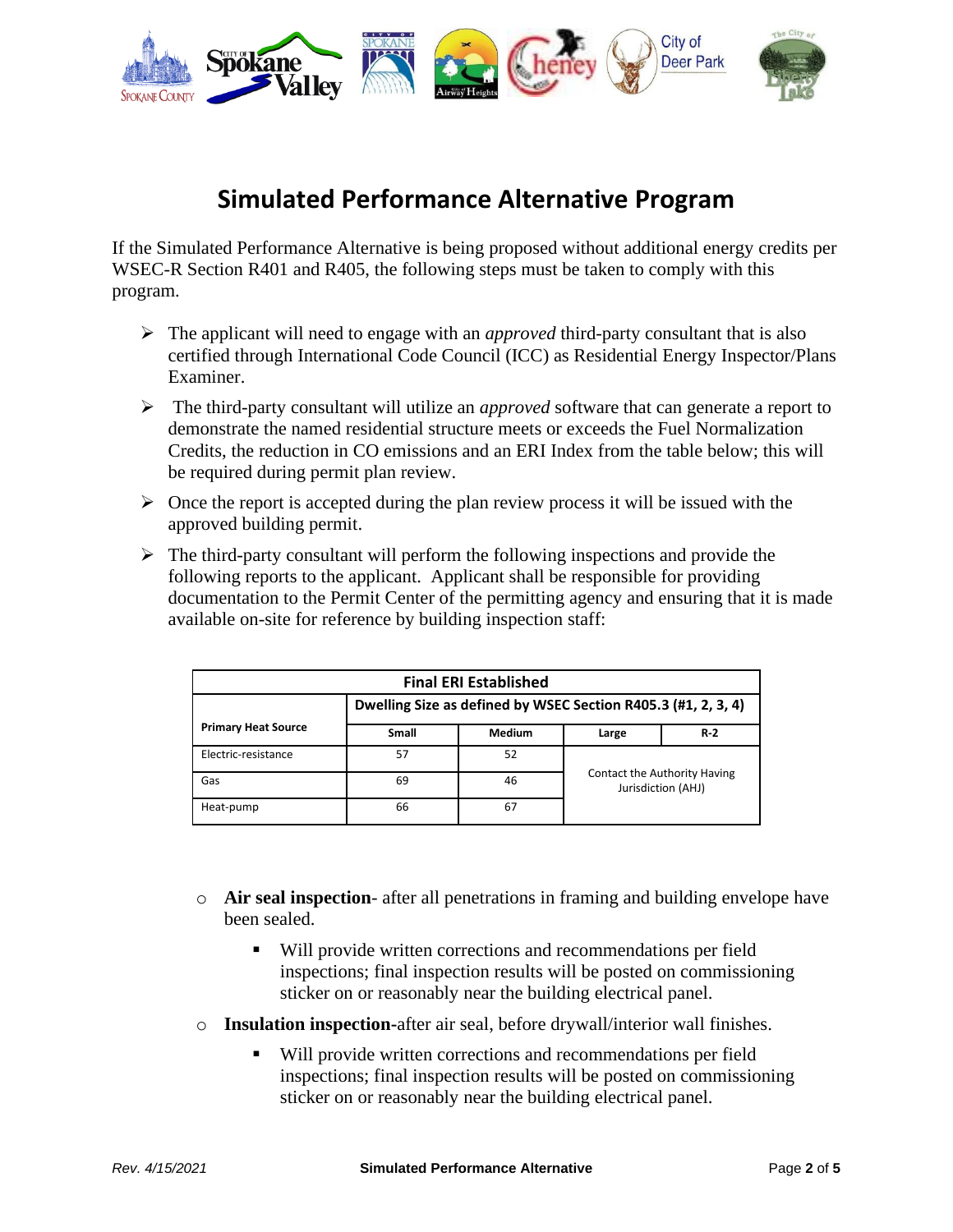

- o **Windows and Doors inspection-**—after installation, prior to removal of U-Value identifiers.
	- Will provide written corrections and recommendations per field inspections; final inspection results will be posted on commissioning sticker on electrical panel.

## o **Final Inspection(s)/Testing**.

- **EXECUTE:** Inspect structure when permanent doors are installed, mechanical systems and equipment are fully functional, attic and crawlspace insulation is installed, and appliances installed.
- **•** Perform blower door test, duct test, and mechanical system balance. Final inspections results will be posted on commissioning sticker on electrical panel. This test can be done by a separate contractor/consultant and would provide the results to third-party special inspector for inclusion in their final report.
- Home will then be modeled/certified, documentation shall be provided at time of building permit final inspection or prior to the issuance of a Certificate of Occupancy.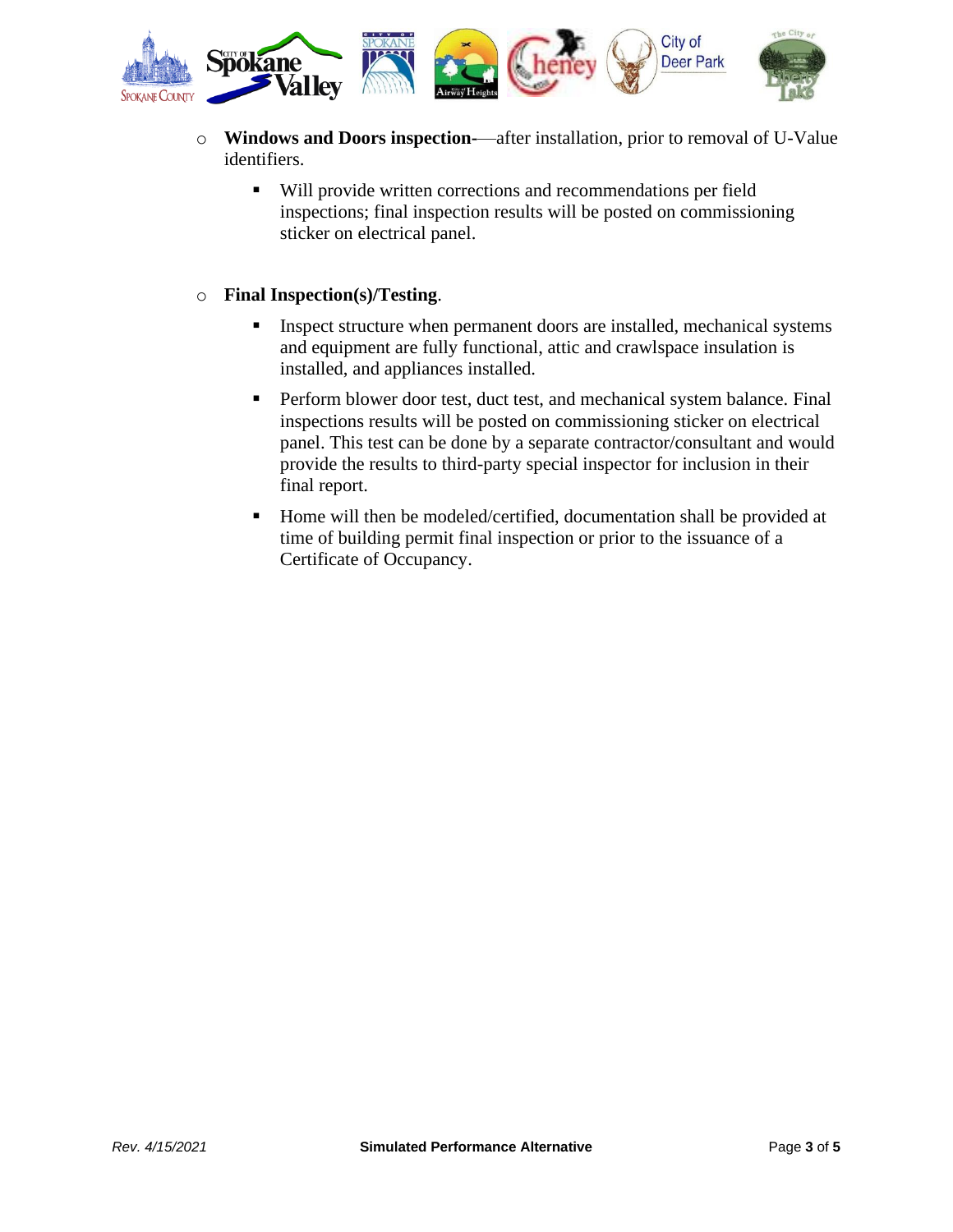

## **Simulated Performance Alternative Acknowledgement Form-WSEC**

This form and information are accepted regionally by: City of Airway Heights, City of Cheney, City of Deer Park, City of Liberty Lake, City of Spokane, City of Spokane Valley and Spokane County

The referenced project requires special plans examination and/or special inspection in accordance with the simulated design and Washington State Energy Code – Residential Provisions (WSEC-R). This document is not intended to address all aspects or regulatory requirements for a project and should serve as a starting point for your investigation. For detailed information on a particular project, permit, or code requirement refer directly to the applicable file and/or code/regulatory documents, and the requirements of the WSEC-R Chapters 1-5 or contact the appropriate Department or staff. Please acknowledge below and return to the Authority Having Jurisdiction. This form is required to be submitted at time of permit submittal. **If separate agencies/individuals are performing the simulated performance modeling and inspection services, separate forms will be required.**

| Date:                |        |
|----------------------|--------|
| Project Address:     |        |
| Project Name:        |        |
| Project Owner:       | Phone: |
| SPE/SI/Utility/Etc.: | Phone: |
| Address:             |        |
| <b>Contact Name:</b> | Phone: |